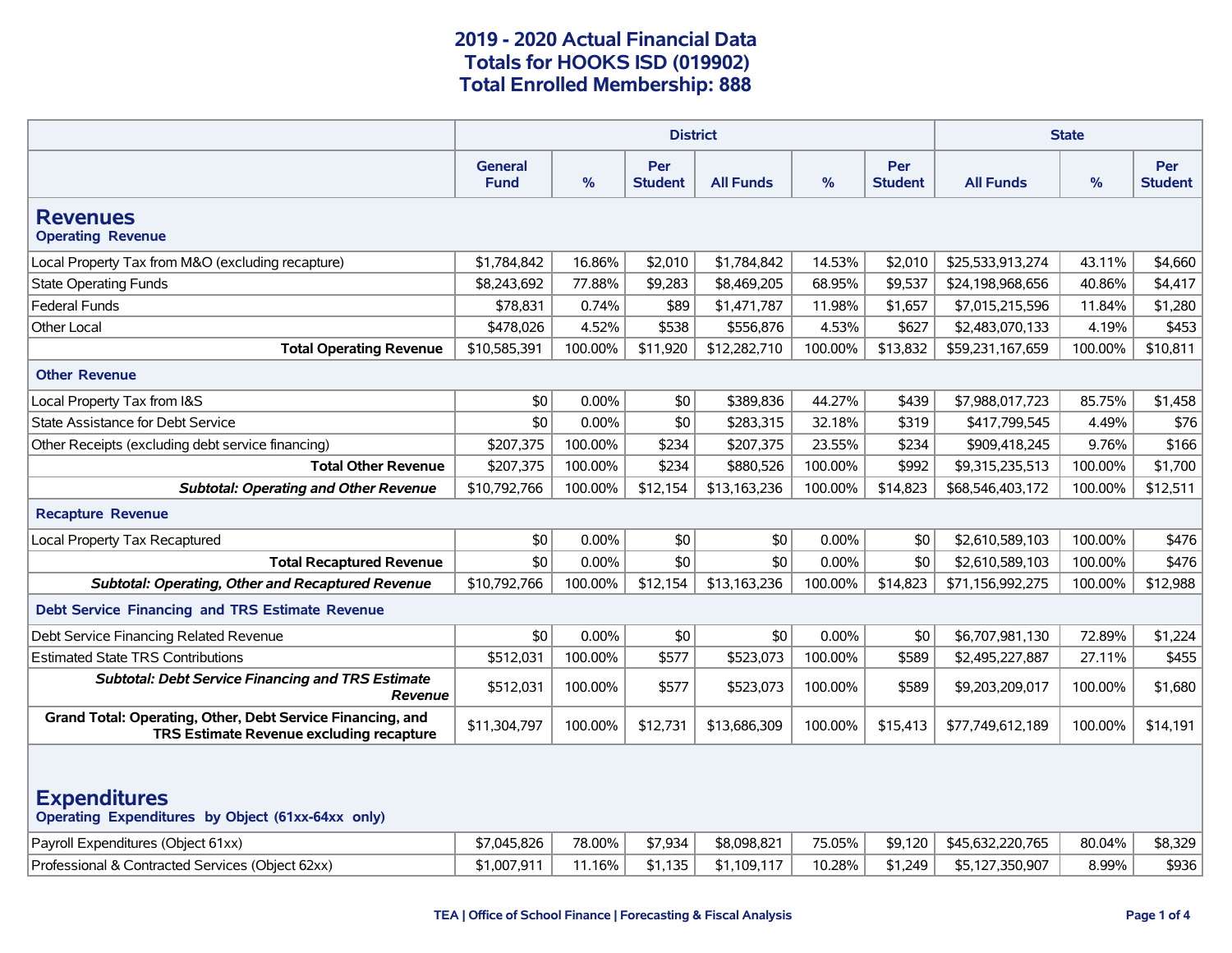|                                                                                  | <b>District</b>               |         |                       |                  |         |                              | <b>State</b>     |         |                       |  |
|----------------------------------------------------------------------------------|-------------------------------|---------|-----------------------|------------------|---------|------------------------------|------------------|---------|-----------------------|--|
|                                                                                  | <b>General</b><br><b>Fund</b> | %       | Per<br><b>Student</b> | <b>All Funds</b> | %       | <b>Per</b><br><b>Student</b> | <b>All Funds</b> | %       | Per<br><b>Student</b> |  |
| Supplies & Materials (Object 63xx)                                               | \$675,332                     | 7.48%   | \$761                 | \$1,255,430      | 11.63%  | \$1,414                      | \$4,914,857,654  | 8.62%   | \$897                 |  |
| Other Operating Expenditures (Object 64xx)                                       | \$303,529                     | 3.36%   | \$342                 | \$327,585        | 3.04%   | \$369                        | \$1,339,390,963  | 2.35%   | \$244                 |  |
| <b>Total Operating Expenditures by Object</b>                                    | \$9,032,598                   | 100.00% | \$10,172              | \$10,790,953     | 100.00% | \$12,152                     | \$57,013,820,289 | 100.00% | \$10,406              |  |
| Non-Operating Expenditures by Object                                             |                               |         |                       |                  |         |                              |                  |         |                       |  |
| Debt Services(Object 65xx)                                                       | \$0                           | 0.00%   | \$0                   | \$653,163        | 49.51%  | \$736                        | \$9,524,076,242  | 47.61%  | \$1,738               |  |
| Capital Outlay (Object 66xx)                                                     | \$666,115                     | 100.00% | \$750                 | \$666,115        | 50.49%  | \$750                        | \$10,481,863,702 | 52.39%  | \$1,913               |  |
| <b>Total Non-Operating Expenditures by Object</b>                                | \$666,115                     | 100.00% | \$750                 | \$1,319,278      | 100.00% | \$1,486                      | \$20,005,939,944 | 100.00% | \$3,651               |  |
| <b>Grand Total: Operating and Non-Operating Expenditures by</b><br><b>Object</b> | \$9,698,713                   | 100.00% | \$10,922              | \$12,110,231     | 100.00% | \$13,638                     | \$77,019,760,233 | 100.00% | \$14,058              |  |
| Operating Expenditures by Function (61xx-64xx only)                              |                               |         |                       |                  |         |                              |                  |         |                       |  |
| Instruction(Function 11,95)                                                      | \$5,232,555                   | 57.93%  | \$5,893               | \$6,026,869      | 55.85%  | \$6,787                      | \$32,482,839,029 | 56.97%  | \$5,929               |  |
| Instructional Resources & Media Services (Function 12)                           | \$69,995                      | 0.77%   | \$79                  | \$81,023         | 0.75%   | \$91                         | \$620,523,428    | 1.09%   | \$113                 |  |
| Curriculum & Staff Development (Function 13)                                     | \$121,505                     | 1.35%   | \$137                 | \$126,340        | 1.17%   | \$142                        | \$1,283,086,493  | 2.25%   | \$234                 |  |
| Instructional Leadership (Function 21)                                           | \$93,325                      | 1.03%   | \$105                 | \$352,989        | 3.27%   | \$398                        | \$945,108,506    | 1.66%   | \$173                 |  |
| School Leadership (Function 23)                                                  | \$726,495                     | 8.04%   | \$818                 | \$726,495        | 6.73%   | \$818                        | \$3,397,560,197  | 5.96%   | \$620                 |  |
| Guidance Counseling Services (Function 31)                                       | \$282,575                     | 3.13%   | \$318                 | \$282,575        | 2.62%   | \$318                        | \$2,204,295,228  | 3.87%   | \$402                 |  |
| Social Work Services (Function 32)                                               | \$0                           | 0.00%   | \$0                   | \$0              | 0.00%   | \$0                          | \$173,240,994    | 0.30%   | \$32                  |  |
| Health Services (Function 33)                                                    | \$115,027                     | 1.27%   | \$130                 | \$115,027        | 1.07%   | \$130                        | \$608,875,388    | 1.07%   | \$111                 |  |
| Transportation (Function 34)                                                     | \$25,894                      | 0.29%   | \$29                  | \$47,367         | 0.44%   | \$53                         | \$1,625,400,170  | 2.85%   | \$297                 |  |
| Food Services (Function 35)                                                      | \$0                           | 0.00%   | \$0                   | \$472,068        | 4.37%   | \$532                        | \$2,839,750,491  | 4.98%   | \$518                 |  |
| Extracurricular (Function 36)                                                    | \$553,960                     | 6.13%   | \$624                 | \$553,960        | 5.13%   | \$624                        | \$1,574,298,616  | 2.76%   | \$287                 |  |
| General Administration (Function 41,92)                                          | \$417,758                     | 4.63%   | \$470                 | \$587,731        | 5.45%   | \$662                        | \$1,833,390,327  | 3.22%   | \$335                 |  |
| Facilities Maintenance & Operations (Function 51)                                | \$1,138,492                   | 12.60%  | \$1,282               | \$1,138,492      | 10.55%  | \$1,282                      | \$5,475,939,693  | 9.60%   | \$999                 |  |
| Security & Monitoring Services (Function 52)                                     | \$69,832                      | 0.77%   | \$79                  | \$94,832         | 0.88%   | \$107                        | \$621,397,805    | 1.09%   | \$113                 |  |
| Data Processing Services (Function 53)                                           | \$182,867                     | 2.02%   | \$206                 | \$182,867        | 1.69%   | \$206                        | \$1,049,981,008  | 1.84%   | \$192                 |  |
| Community Services (Function 61)                                                 | \$2,318                       | 0.03%   | \$3                   | \$2,318          | 0.02%   | \$3                          | \$278,132,916    | 0.49%   | \$51                  |  |
| <b>Total Operating Expenditures by Function</b>                                  | \$9,032,598                   | 100.00% | \$10,172              | \$10,790,953     | 100.00% | \$12,152                     | \$57,013,820,289 | 100.00% | \$10,406              |  |
| <b>Non-Operating Expenditures by Function</b>                                    |                               |         |                       |                  |         |                              |                  |         |                       |  |
| Non-Operating Expenditures by Function (1x-9x) (65xx)                            | \$0                           | 0.00%   | \$0                   | \$653,163        | 49.51%  | \$736                        | \$9,524,076,242  | 47.61%  | \$1,738               |  |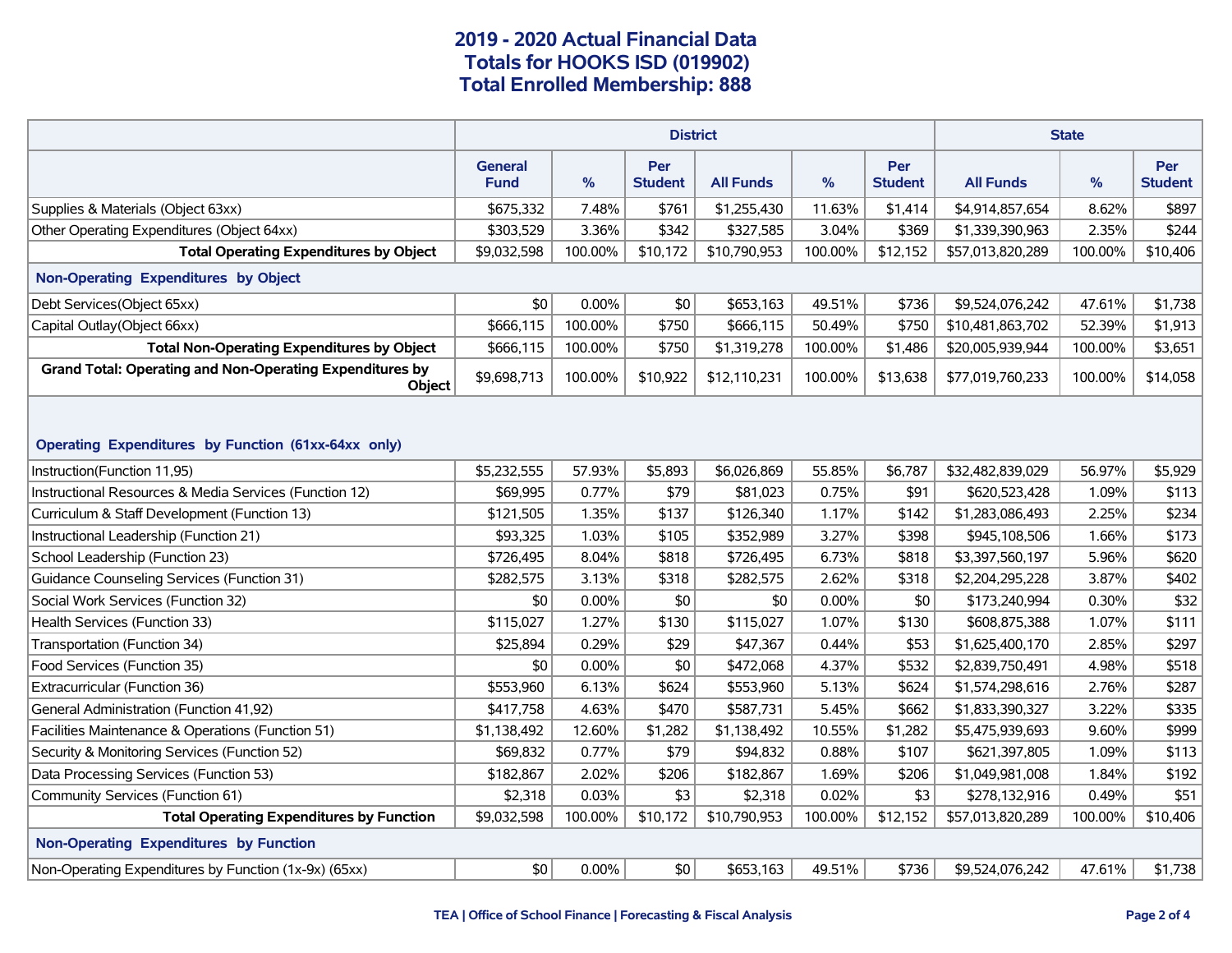|                                                                                              | <b>District</b>               |          |                       |                  |         |                       | <b>State</b>     |         |                              |  |
|----------------------------------------------------------------------------------------------|-------------------------------|----------|-----------------------|------------------|---------|-----------------------|------------------|---------|------------------------------|--|
|                                                                                              | <b>General</b><br><b>Fund</b> | %        | Per<br><b>Student</b> | <b>All Funds</b> | %       | Per<br><b>Student</b> | <b>All Funds</b> | $\%$    | <b>Per</b><br><b>Student</b> |  |
| Non-Operating Expenditures by Function (1x-9x) (66xx)                                        | \$666,115                     | 100.00%  | \$750                 | \$666,115        | 50.49%  | \$750                 | \$10,481,863,702 | 52.39%  | \$1,913                      |  |
| <b>Total Non-Operating Expenditures by Function</b>                                          | \$666,115                     | 100.00%  | \$750                 | \$1,319,278      | 100.00% | \$1,486               | \$20,005,939,944 | 100.00% | \$3,651                      |  |
| <b>Grand Total: Operating and Non-Operating Expenditures by</b><br><b>Function</b>           | \$9,698,713                   | 100.00%  | \$10,922              | \$12,110,231     | 100.00% | \$13,638              | \$77,019,760,233 | 100.00% | \$14,058                     |  |
| Operating Expenditures by Program Intent Code (PIC) (61xx-64xx only)                         |                               |          |                       |                  |         |                       |                  |         |                              |  |
| Basic Educational Services (PIC 11)                                                          | \$4.960.781                   | 54.92%   | \$5,586               | \$5,282,207      | 48.95%  | \$5,948               | \$24,808,865,963 | 43.51%  | \$4,528                      |  |
| Gifted and Talented (PIC 21)                                                                 | \$103,825                     | 1.15%    | \$117                 | \$103,825        | 0.96%   | \$117                 | \$407,970,018    | 0.72%   | \$74                         |  |
| Career and Technical (PIC 22)                                                                | \$528,608                     | 5.85%    | \$595                 | \$586,031        | 5.43%   | \$660                 | \$1,848,729,587  | 3.24%   | \$337                        |  |
| Students with Disabilities (PICs 23,33)                                                      | \$366,346                     | 4.06%    | \$413                 | \$366,346        | 3.39%   | \$413                 | \$7,124,984,870  | 12.50%  | \$1,300                      |  |
| State Compensatory Education (PICs 24,26,28,29,30,34)                                        | \$401,336                     | 4.44%    | \$452                 | \$1,283,746      | 11.90%  | \$1,446               | \$4,961,252,070  | 8.70%   | \$906                        |  |
| Bilingual (PICs 25,35)                                                                       | \$14,385                      | 0.16%    | \$16                  | \$14,385         | 0.13%   | \$16                  | \$666,494,835    | 1.17%   | \$122                        |  |
| High School Allotment (PIC 31)                                                               | \$0                           | $0.00\%$ | \$0                   | \$0              | 0.00%   | \$0                   | \$198,008,871    | 0.35%   | \$36                         |  |
| PreKindergarten (PIC 32)                                                                     | \$43,702                      | 0.48%    | \$49                  | \$43,702         | 0.40%   | \$49                  | \$556,180,368    | 0.98%   | \$102                        |  |
| Early Education Allotment (PIC 36)                                                           | \$150,753                     | 1.67%    | \$170                 | \$150,753        | 1.40%   | \$170                 | \$817,733,874    | 1.66%   | \$149                        |  |
| Dyslexia or Related Disorder Services (PIC 37)                                               | \$72,267                      | 0.80%    | \$81                  | \$72,267         | 0.67%   | \$81                  | \$247,840,811    | 0.50%   | \$45                         |  |
| College, Career, and Military Readiness (CCMR) (PIC 38)                                      | \$0                           | 0.00%    | \$0                   | \$0              | 0.00%   | \$0                   | \$225,233,881    | 0.46%   | \$41                         |  |
| Athletics/Related Activities (PIC 91)                                                        | \$394,633                     | 4.37%    | \$444                 | \$394,633        | 3.66%   | \$444                 | \$1,079,705,932  | 1.89%   | \$197                        |  |
| Un-Allocated (PIC 99)                                                                        | \$1,995,962                   | 22.10%   | \$2,248               | \$2,493,058      | 23.10%  | \$2,807               | \$14,070,819,209 | 24.68%  | \$2,568                      |  |
| Total Operating Expenditures by Program Intent Code (PIC)                                    | \$9,032,598                   | 100.00%  | \$10,172              | \$10,790,953     | 100.00% | \$12,152              | \$57,013,820,289 | 100.00% | \$10,406                     |  |
| Non-Operating Expenditures by PIC                                                            |                               |          |                       |                  |         |                       |                  |         |                              |  |
| Non-Operating Expenditures by PIC (1x-9x) (65xx)                                             | \$0                           | 0.00%    | \$0                   | \$653,163        | 49.51%  | \$736                 | \$9,524,076,242  | 47.61%  | \$1,738                      |  |
| Non-Operating Expenditures by PIC (1x-9x) (66xx)                                             | \$666.115                     | 100.00%  | \$750                 | \$666,115        | 50.49%  | \$750                 | \$10,481,863,702 | 52.39%  | \$1,913                      |  |
| <b>Total Non-Operating Expenditures by</b><br>Program Intent Code (PIC)                      | \$666,115                     | 100.00%  | \$750                 | \$1.319.278      | 100.00% | \$1,486               | \$20,005,939,944 | 100.00% | \$3,651                      |  |
| <b>Grand Total: Operating and Non-Operating Expenditures by</b><br>Program Intent Code (PIC) | \$9,698,713                   | 100.00%  | \$10,922              | \$12,110,231     | 100.00% | \$13,638              | \$77,019,760,233 | 100.00% | \$14,058                     |  |
|                                                                                              |                               |          |                       |                  |         |                       |                  |         |                              |  |

# **Disbursements**

**Total Disbursements**